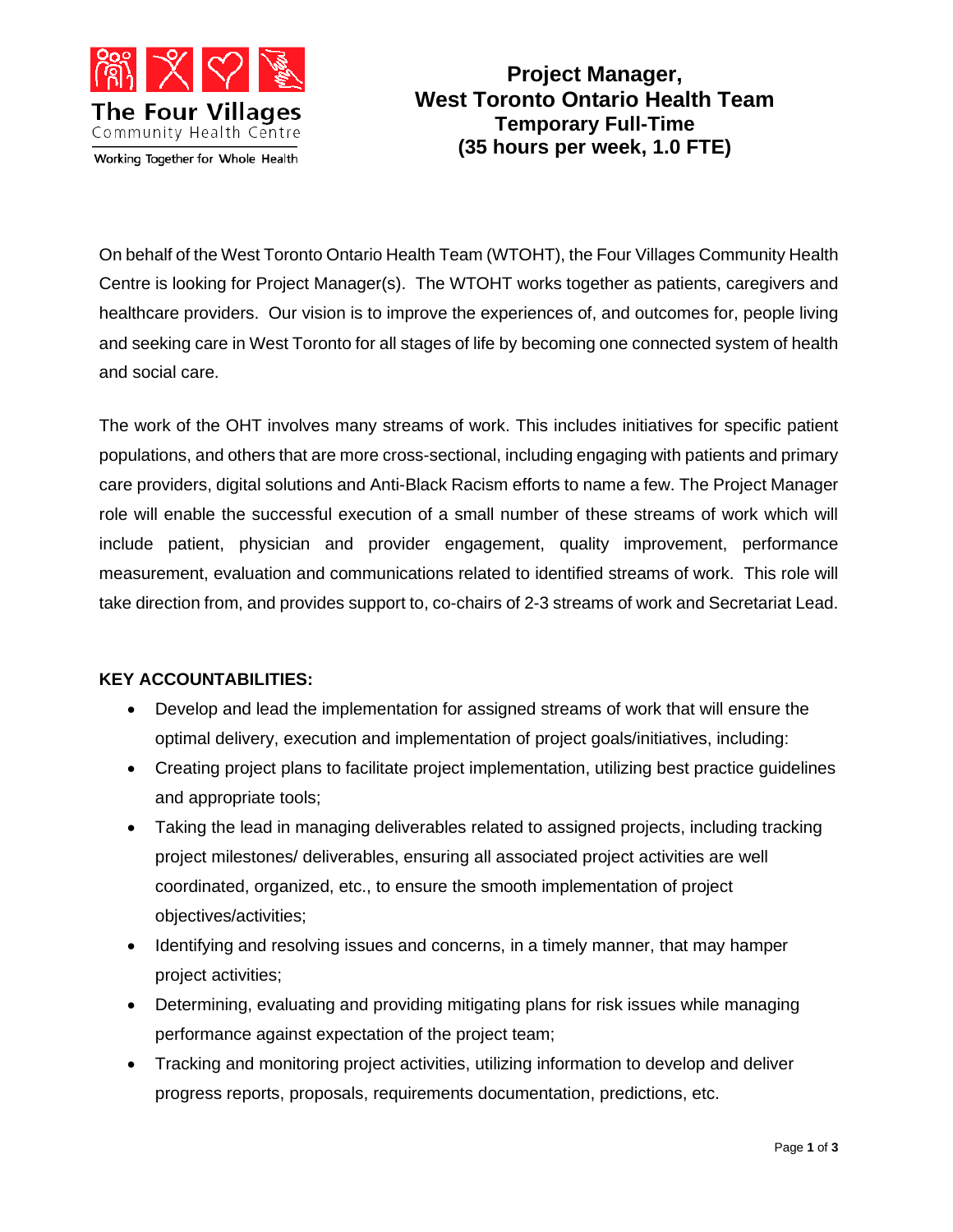- Managing performance expectation against project team results to determine areas that need improvements and implementing appropriate action to meet established project goals;
- Proactively manage changes in project scope, ensuring crises contingency plans are in place; and budgets are managed
- Deploy a Quality Improvement approach to the work, this includes being data driven, supporting acquisition and analysis of data, and help inform management and development of the collaborative Quality Improvement Plan
- Support reporting requirements, including the quarterly Ministry reporting
- Rely on and use full understanding/knowledge of project implementation characteristics to facilitate the effective management/implementation of large scale projects and the communication process to ensure clients and other relevant parties are kept in the loop;

## **QUALIFICATIONS:**

- Graduate degree in a Health Care related area or bachelor's degree or equivalent relevant specialization.
- 5-7 years of project management experience in a health care environment, community based environments an asset
- Proven experience working independently and in teams.

## **KEY SKILLS:**

- The incumbent must have strong project management, facilitation, health equity, interpersonal and relationship-building skills.
- Able to collaborate effectively with colleagues and other groups.
- Experience successfully leading and supporting change projects
- Experience working with patient partners and physicians
- Ability to break down complex system problems into a sequence of manageable work packages
- Demonstrated experience in managing diverse project stakeholder relationships and expectations;
- Excellent written and oral communication skills such as group facilitation, management of meetings, and public speaking.
- Able to prioritize and manage multiple projects.
- Critical appraisal skills, able to see 'big picture' and recognize implications on the broader health care system, community sector and local service delivery
- Strong computer skills/online literacy, fluency in all MS Office suite programs (or equivalents)